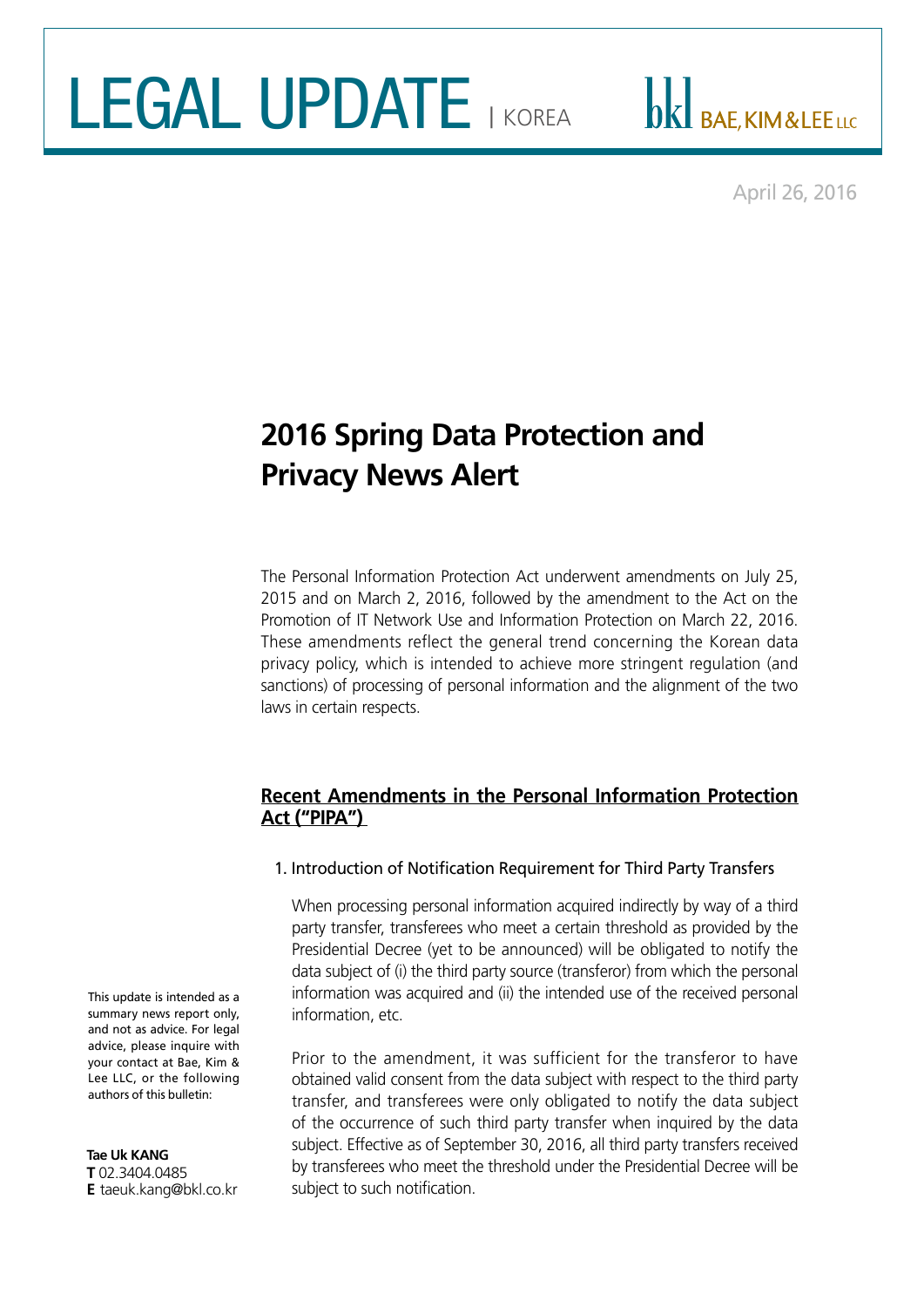#### 2. Security Measures for Sensitive Information

As amended, the PIPA requires that the same technical, managerial and physical security measures, as required under the PIPA for personal information, be undertaken for sensitive information. This provision will come into effect on September 30, 2016.

#### 3. Types of Government Regulation Authorizing Processing of Resident Registration Numbers

Resident Registration Numbers ("RRNs"), unlike other types of personal information, can only be processed if statutes or subordinate regulations specifically authorize or require such processing, irrespective of the data subject's consent. Effective as of March 30, 2017, the subordinate regulations which can serve as the legal grounds for processing RRNs will be limited to the following regulations: Presidential decrees, National Assembly regulations, Supreme Court regulations, Constitutional Court regulations, National Election Commission regulations and Board of Audit and Inspection regulations. Regulations issued by other government agencies will not constitute as valid legal grounds for processing of the RRNs.

#### 4. Introduction of Statutory Damages and Punitive Damages

Effective as of July 25, 2016, victims of personal information loss, theft, leak, falsification, alternation or damage caused by willful misconduct or gross negligence of the data processor may claim civil damages in the amount of up to KRW 3 million without having to prove actual damages. In addition, victims will be able to claim punitive damages, in the amount not exceeding three times the amount of actual damages.

#### 5. Regular Inspection on Encryption of RRNs

As a heightened security measure regarding RRNs, all RRNs must be encrypted. This security measure is being introduced gradually: Data processors holding less than 1 million RRNs must complete the encryption of RRNs by January 1, 2017, whereas data processors holding 1 million RRNs or more must complete the encryption by January 1, 2018.

Furthermore, a new provision has been added to the PIPA which authorizes the Ministry of Interior (formerly Ministry of Government Administration and Home Affairs) to conduct periodic inspections to ensure compliance with the RRN encryption requirement. This provision will come into effect on September 30, 2016.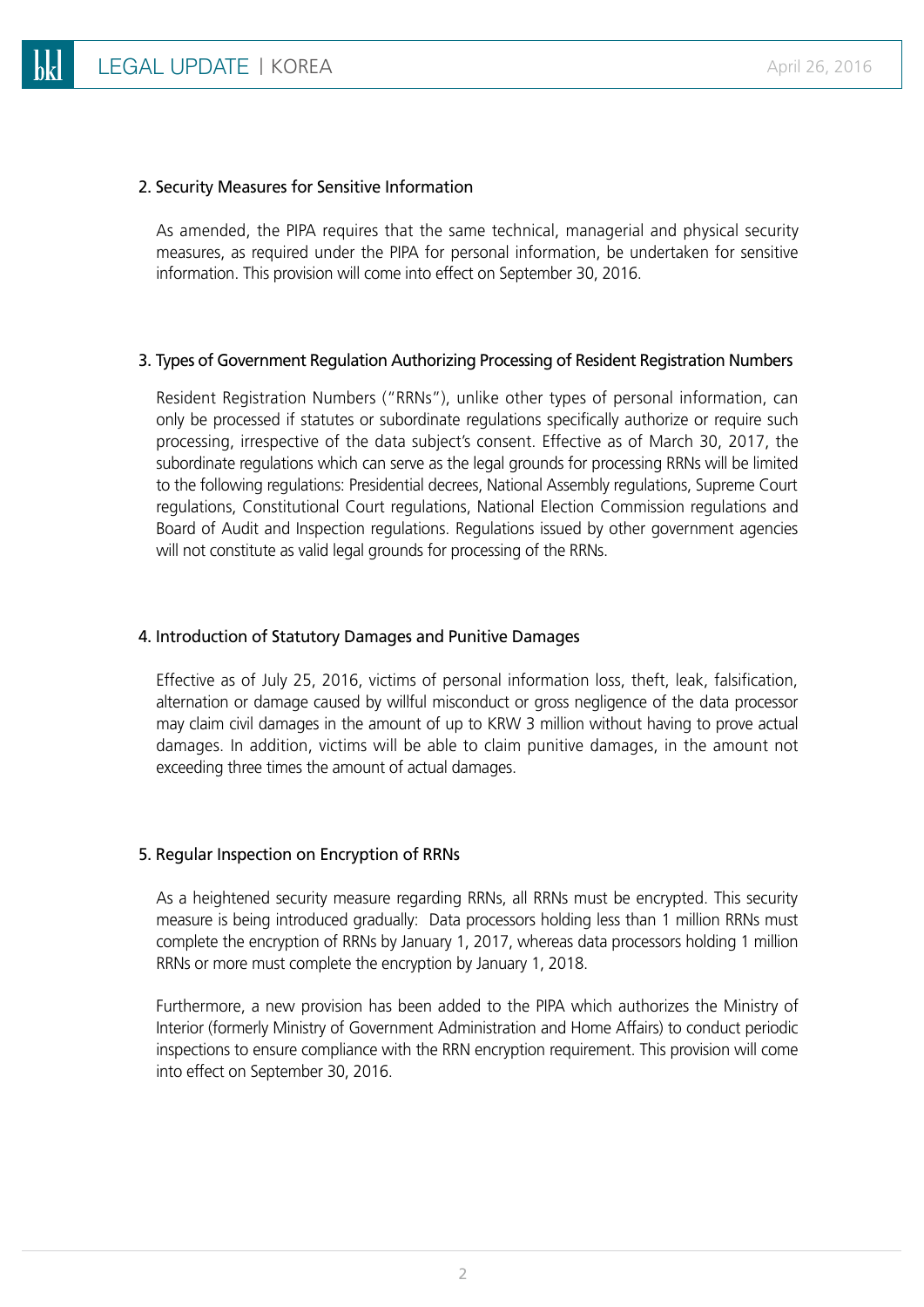### **Key Amendments to the Act on the Promotion of IT Network Use and Information Protection ("IT Network Act")**

Set forth below are key changes pursuant to the amendment to the IT Network Act which was announced on March 22, 2016. Unless otherwise specified below, the amended IT Network Act will come into force six months after the date of announcement or September 22, 2016. Further details of the amendment will be supplemented by the presidential decree of the IT Network Act to be amended in due course.

#### 1. Reinforced Consent Requirement for Access to Smartphones (effective as of March 22, 2017; one year from the announcement date)

Smartphone application developers who need access to the data stored in smartphones and to the functions installed in smartphones shall: (i) notify the smartphone users by distinguishing functions which require mandatory access (which are necessary for the operation of the principal function of the program) with functions with optional access and (ii) obtain consent thereto.

#### 2. Improvement to the Regulation of Entrustment Relationships

In case of an entrustment of processing of personal information, the entrustor must 'train' as well as manage the entrustees. Entrustment agreements shall be executed in writing and re-entrustment shall only be permitted upon entrustor's approval. The main purpose of this amendment is to align the respective provisions of the IT Network Act with those of the PIPA.

#### 3. Strengthened Responsibilities of CPO

In case CPO becomes aware of any violation of the data privacy laws, the CPO shall immediately take remedial measures and, where necessary, report such violation to the CEO. The legislative intent of the proposed amendment is alignment with the PIPA.

#### 4. Introduction of Punitive Damages (effective as of July 25, 2016)

Victims of personal information loss, theft, leak, falsification, alternation or damage caused by willful misconduct or gross negligence of the processor will be able to claim punitive damages, in the amount not exceeding three times the amount of actual damages. (Note: The legislative intent of this amendment is to align with the corresponding provisions of the PIPA.)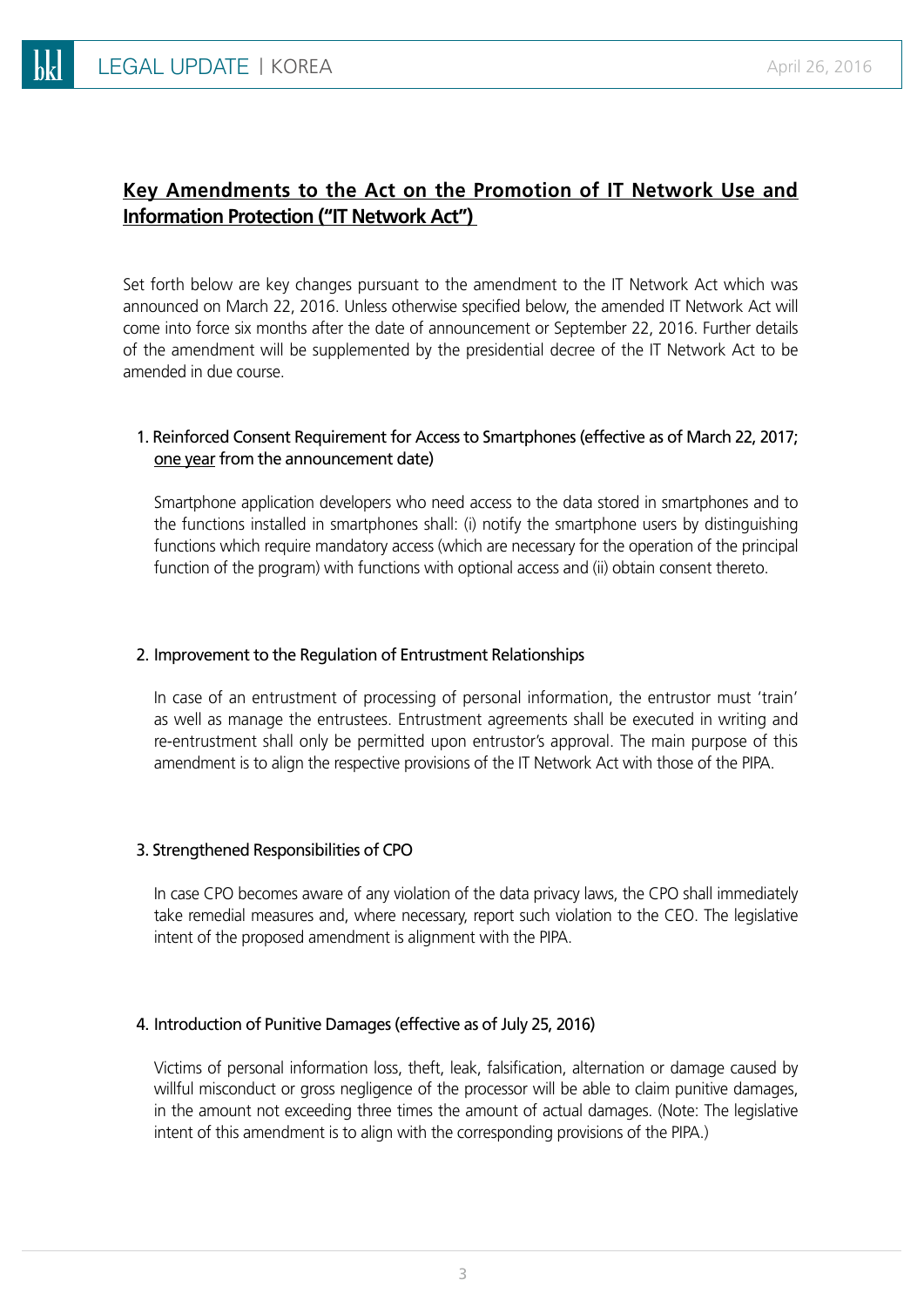#### 5. Confiscation and Forfeiture in case of Personal Information-related Crimes

Similarly, any financial gains illegally gained from criminal activities involving personal data shall be subject to confiscation or forfeiture by the government. The legislative intent is also the alignment with the relevant provisions of the PIPA.

#### 6. Reinforced Measures to Delete and Block Exposed Personal Information

In case of a data breach, the Korea Communications Commission ("KCC") or the Korea Internet & Security Agency ("KISA") may request the IT service providers to delete or block access to the leaked personal information. Failure to take measures accordingly shall be subject to an administrative fine of KRW 30 million or less.

#### 7. Obligation to Notify in case of Collection of Personal Information by Deception/Fraud

Upon becoming aware that personal information was fraudulently collected, the respective IT service provider must notify the victims and take the necessary measures.

#### 8. Notification Requirement for Telemarketers

Unlike other advertisers that send marketing information through electronic means, telemarketers as defined under the Door-to-Door Sales, etc. Act (i.e., telemarketers engaged in the business of over-the-phone sales) were previously exempt from the obligation to obtain optin consent to send marketing materials or contact consumers for marketing purposes. While this exception is still intact, the amended law now requires telemarketers to notify the consumer of how the telemarketer acquired the consumer's contact information in order for the telemarketer to be able to avail of such exception. (Note: Telemarketers whose sole purpose is to inform or promote a product or a sales event, without the possibility of concluding a sale agreement over the phone, are not considered telemarketers for the purpose of this provision and are subject to the opt-in consent requirement.)

#### 9. Classification of Types of Overseas Transfer and Enhanced Penalty

The concept of "overseas transfer" was further specified into "third party provision", "processing", "entrustment" and "storage". In each case, consent of the user is required in principle. However, in the case of overseas entrustment or storage that is necessary for the performance of contract relating to the principal service of the IT service provider and necessary for the convenience of the user, the IT service provider may forgo obtaining consent if the following items are disclosed in the privacy policy or otherwise conveyed to the user (by email and other means specified under the presidential decree):